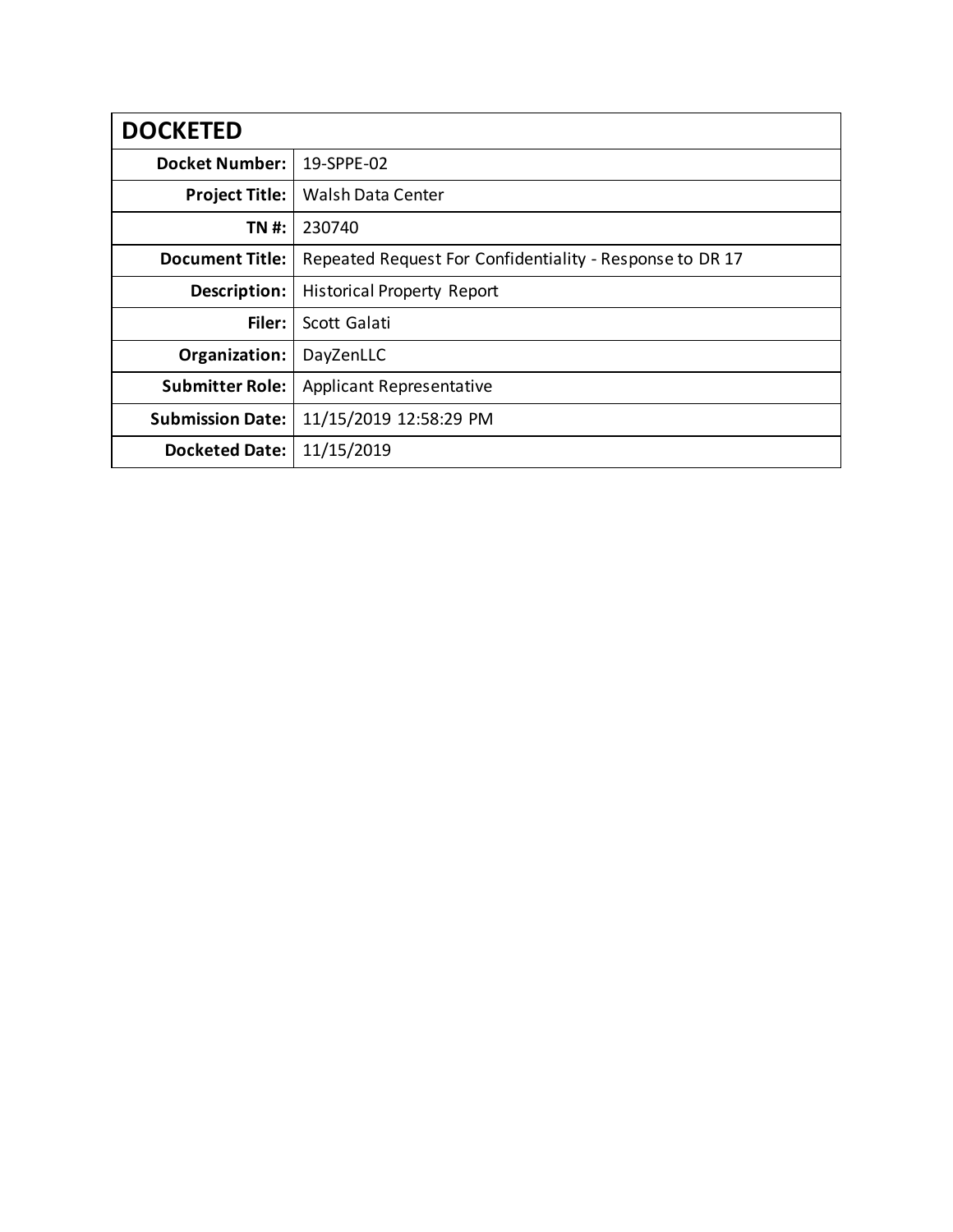

November 15, 2019

Mr. Drew Bohan Executive Director California Energy Commission 1516 Ninth Street Sacramento, CA 95814

## **Subject:** *Repeated Application for Confidential Designation* Cultural Resources Information – Historical Report in Response to CEC Staff Data Request Number 17 Walsh Backup Generating Facility (19-SPPE-2)

Dear Mr. Bohan,

651 Walsh Partners, LLC (WP, LLC), as owner of Walsh Backup Generating Facility and Walsh Data Center (WBGF), requests that the attached information be designated confidential pursuant to a Repeated Application for Confidential Designation under Title 20, Division 2, Chapter 7, Article 2, Section 2505(a)(4) of the California Code of Regulations (CCR). The information is a report entitled, "HISTORIC RESOURCE EVALUATION, 601-711 Walsh Avenue, Santa Clara, California", dated November 2019 and prepared by Architectural Resources Group.

This Repeated Application for Confidential Designation covers additional cultural resources information as titled above. This additional information is substantially similar and directly related to the cultural resource information supplied to the CEC in response to Staff Data Requests, which also requested confidential designation from the CEC. The CEC Executive Director granted Confidential Designation of the original cultural resources material on October 24, 2019. This update is being provided as response to CEC Staff Data Request 17.

As previously noted this information is being submitted under 20 CCR 2505(a)(4) which states in pertinent part,

*"[a]n applicant… seeking a confidential designation for information that is substantially similar to information… for which an application for confidential designation was granted by the Executive Director pursuant to subdivision (a)(3)(A) of this section, the new application need contain only a certification, executed under penalty of perjury,*